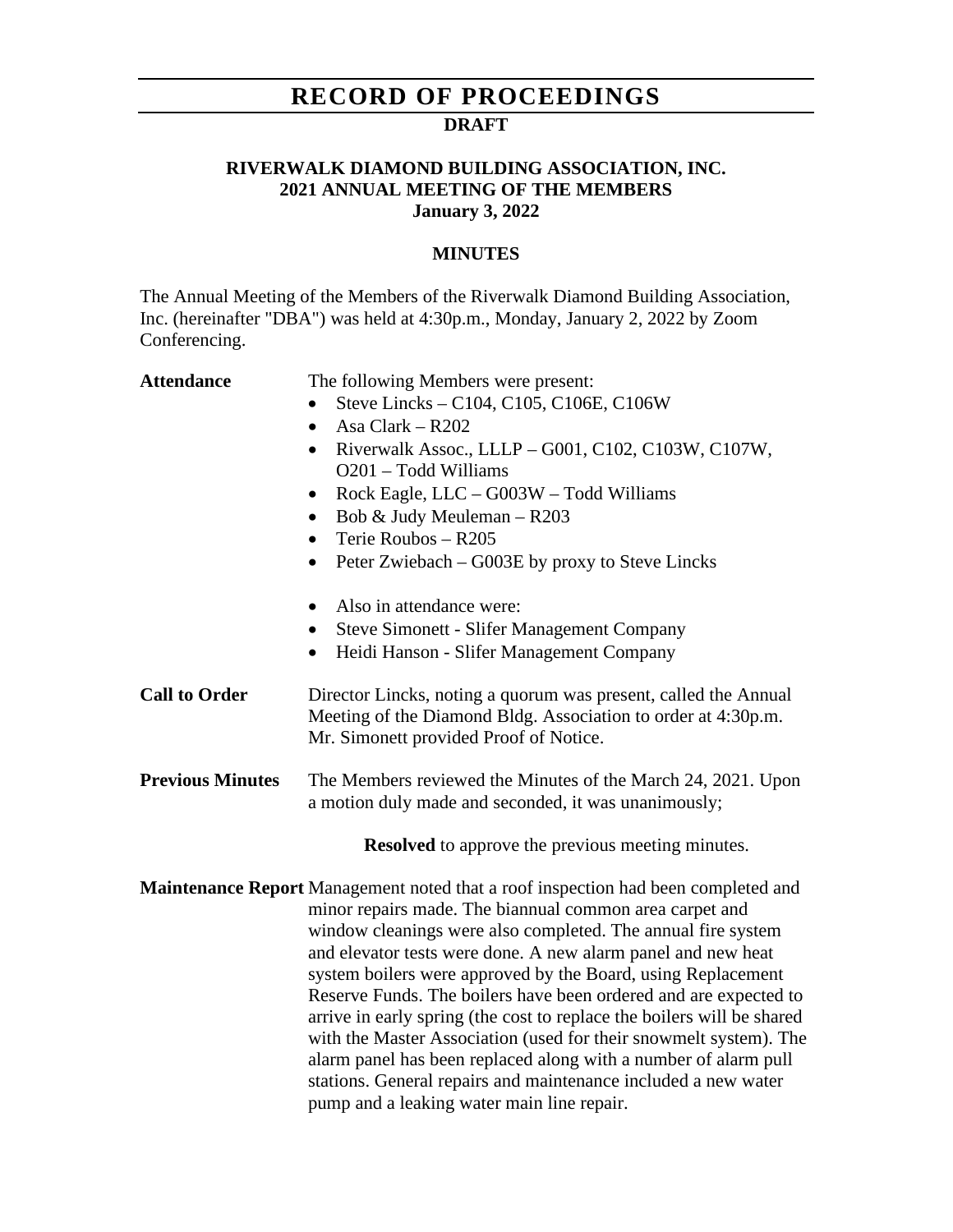# **R E C O R D O F P R O C E E D I N G S**

### **Riverwalk Diamond Building Association January 3, 2022 Annual Meeting Minutes**

|                           | Discussion followed regarding the 2 <sup>nd</sup> floor hallway high heat<br>issues. Members present proposed several solutions which<br>included installing sun shielding film on the skylights and some<br>form of air conditioning. Windows screens were also discussed.<br>Management was asked to investigate the options for both issues<br>and report back to the Board. Management was also asked to notify<br>the commercial owners, with a/c units on the west side of the<br>building, of the noise nuisance created by some of their fan units,<br>and the need for regular maintenance. |
|---------------------------|------------------------------------------------------------------------------------------------------------------------------------------------------------------------------------------------------------------------------------------------------------------------------------------------------------------------------------------------------------------------------------------------------------------------------------------------------------------------------------------------------------------------------------------------------------------------------------------------------|
| <b>Financials</b>         | Management presented the 2022 Financials. Discussion of the<br>11/30/21 Balance Sheet and Profit/Loss Statement followed.<br>Management noted that there may be Net Income for 2021 and that<br>there were no delinquent owner accounts. Upon a motion duly<br>made and seconded, it was unanimously:                                                                                                                                                                                                                                                                                                |
|                           | <b>Resolved</b> to transfer any excess Income to the Reserve<br>Fund.                                                                                                                                                                                                                                                                                                                                                                                                                                                                                                                                |
|                           | Director Clark gave an overview of the DBA's Reserve Fund<br>Investment strategies in 2021.                                                                                                                                                                                                                                                                                                                                                                                                                                                                                                          |
| <b>Proposed Budget</b>    | The 2022 Budget was presented as approved by the Board. Upon a<br>motion duly made and seconded, it was unanimously;                                                                                                                                                                                                                                                                                                                                                                                                                                                                                 |
|                           | <b>Resolved</b> to ratify the 2022 Budget as presented.                                                                                                                                                                                                                                                                                                                                                                                                                                                                                                                                              |
| <b>Director Elections</b> | Director Lincks' term as the At-Large Director has ended. Mr.<br>Lincks was nominated to serve again, and there being no other<br>nominations, by Acclamation;                                                                                                                                                                                                                                                                                                                                                                                                                                       |
|                           | Mr. Lincks shall serve a three-year term ending in 2024.<br>Director Williams' term (Commercial Seat) ends in 2022<br>and Director Clark's (Residential Director) in 2023.                                                                                                                                                                                                                                                                                                                                                                                                                           |
| <b>Other Business</b>     | Mr. Williams responded to Members' questions regarding the<br>Master Association's interest in adding painted artist murals to<br>some of the Member building's exterior walls. There is also Master<br>interest in helping coordinate the installation of solar panels on<br>Member rooftops. Discussion followed with the DBA Residential<br>Members present, not being in favor of either proposal.                                                                                                                                                                                               |